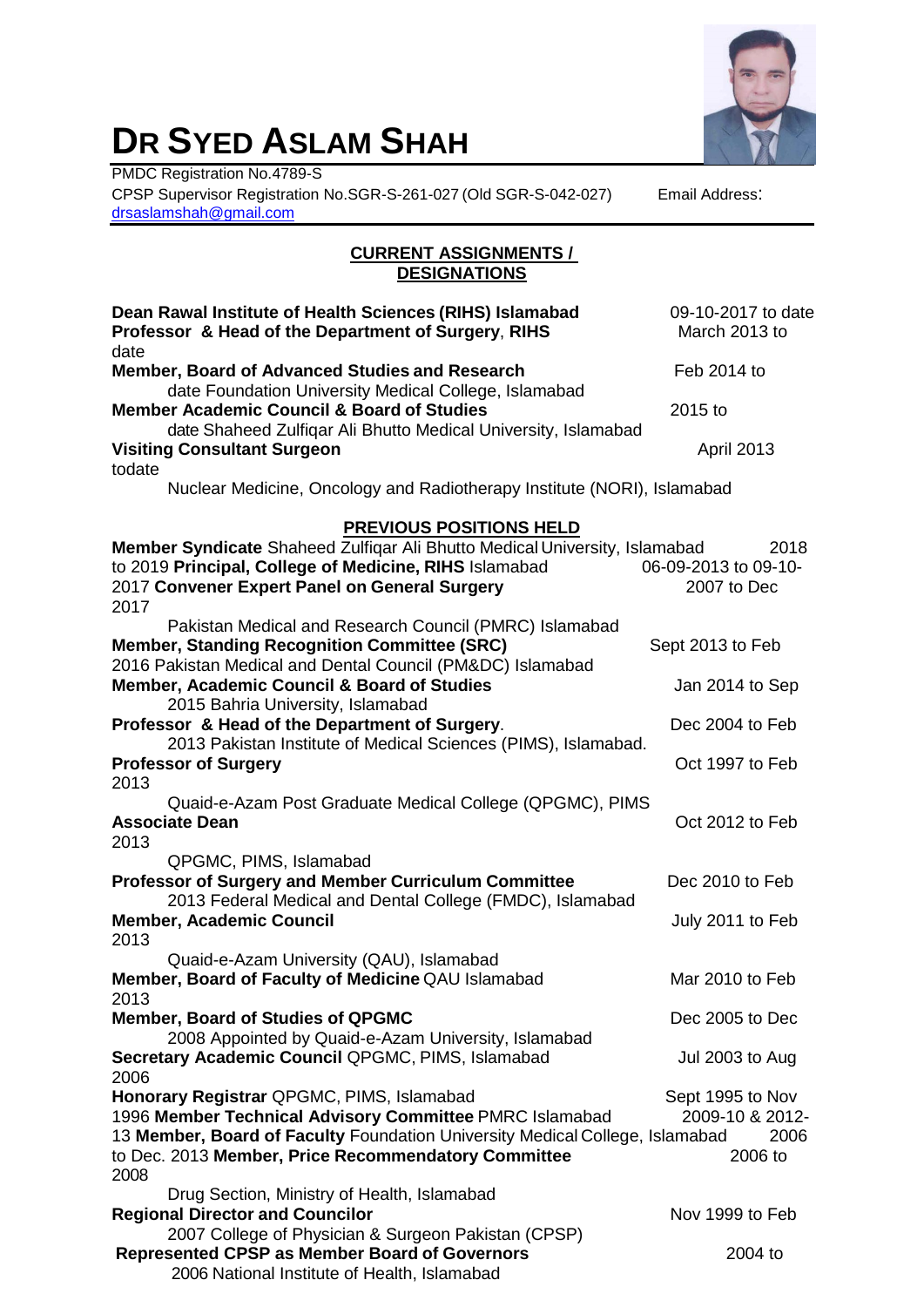| <b>Member Finance Committee</b> College of Physicians & Surgeons Pakistan<br>2003       | 2000 to         |
|-----------------------------------------------------------------------------------------|-----------------|
| <b>Member Executive Committee College of Physicians &amp; Surgeons Pakistan</b><br>2007 | 2003 to         |
| Member, Project Committee CPSP, Regional Center Islamabad<br>2003                       | 1998 to         |
| <b>Controller of Examinations CPSP, Regional Center Islamabad</b><br>1999               | Dec 1998 to Nov |
| Joint Controller of Examinations CPSP, Regional Center Islamabad<br>1998                | Nov1996 to Dec  |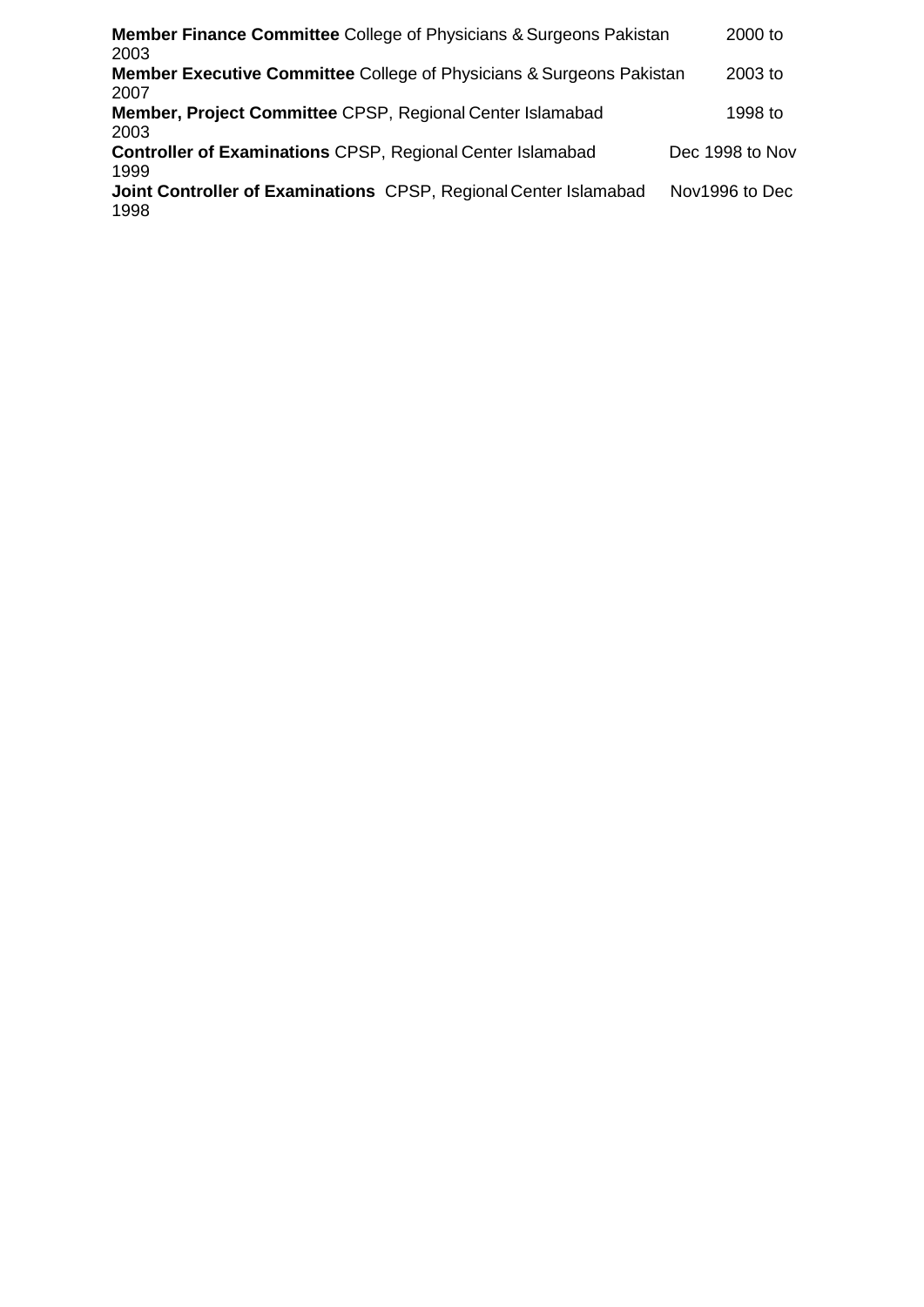#### **TEACHING/ PROFESSIONAL EXPERIENCE**

| <b>Professor of Surgery</b><br>date           |                                                                                                                                                                                                                                                                                                                                                                                                                                                                                                                   | March 2013 to                                                                     |
|-----------------------------------------------|-------------------------------------------------------------------------------------------------------------------------------------------------------------------------------------------------------------------------------------------------------------------------------------------------------------------------------------------------------------------------------------------------------------------------------------------------------------------------------------------------------------------|-----------------------------------------------------------------------------------|
| <b>Professor of Surgery</b><br>2013           | Rawal Institute of Health Sciences, Islamabad                                                                                                                                                                                                                                                                                                                                                                                                                                                                     | Oct 1997 to Feb                                                                   |
| <b>Professor of Surgery</b><br>2013           | Quaid-e-Azam Postgraduate Medical College, Islamabad                                                                                                                                                                                                                                                                                                                                                                                                                                                              | Jan 2012 to Feb                                                                   |
| <b>Associate Professor of Surgery</b><br>1997 | Federal Medical and Dental College, Islamabad                                                                                                                                                                                                                                                                                                                                                                                                                                                                     | Feb 1994 to Oct                                                                   |
| <b>Assistant Professor of Surgery</b><br>1994 | QPGMC & PIMS, Islamabad                                                                                                                                                                                                                                                                                                                                                                                                                                                                                           | Feb 1989 to Jan                                                                   |
| Examin<br>er<br><b>Examin</b><br>er           | QPGMC & PIMS, Islamabad<br><b>College of Physicians &amp; Surgeons (CPSP) Pakistan</b><br><b>FCPS-II Surgery</b><br><b>FCPS-II Orthopedic Surgery</b><br><b>Examiner</b> FCPS-I in Anatomy & Pathology                                                                                                                                                                                                                                                                                                            | 1998 to 2010<br>1997<br>1992 & 1993                                               |
| Coordinato<br>r<br><b>Observer</b>            | FCPS-I by CPSP in Nepal and Saudi Arabia<br>FCPS-II (Surgery-1993), FCPS-<br>I(1991), MCPS (Surgery-1985)                                                                                                                                                                                                                                                                                                                                                                                                         | 2002 & 2003                                                                       |
|                                               | <b>Director and Supervisor Postgraduate Training Programme</b><br>2013 MS & FCPS Teaching and Training Programme, Deptt. Surgery, PIMS<br><b>Supervisor Postgraduate Training Programme</b><br>2013 MS & FCPS Teaching and Training Programme, Deptt. Surgery, PIMS<br><b>Chief Facilitator, Primary Surgical Skills Workshop</b><br>2006 FCPS Surgical & Allied Disciplines, CPSP, Regional Center, Islamabad<br><b>Examiner and Coordinator MS (Surgery) Examinations</b><br>Quaid e Azam University, Islamabad | 2004 to Feb<br>1990 to Feb<br>1998 to<br>2005 to                                  |
| 2013<br>2007                                  | <b>External Examiner, Final Year MBBS (Surgery) Examinations</b><br>Army Medical College, Rawalpindi<br>Khyber Medical College, Peshawar<br>University of Health Sciences, Lahore<br>Shaheed Zulfiqar Ali Bhutto Medical University Islamabad<br>Examiner / Convener (2016) National Examination Board and Inspector<br>Pakistan Medical and Dental Council, Islamabad<br>Surgeon, Pakistan Institute of Medical Sciences Islamabad                                                                               | 2000 to<br>2001<br>2008-2019<br>2015 to date<br>2000 to 2016<br>April 1986 to Jan |
|                                               | <b>Surgical Specialist &amp; Head of Department of Surgery</b><br>1986 Cantonment General Hospital, Rawalpindi<br>Senior Registrar/ Registrar/ Medical Officer (Surgery)<br>1985 Department of Surgery, Central Govt. Polyclinic (CGPC), Islamabad                                                                                                                                                                                                                                                                | 1989<br>Jun 1985 to April<br>July 1977 to May                                     |
|                                               | <b>EDUCATIONAL QUALIFICATIONS</b>                                                                                                                                                                                                                                                                                                                                                                                                                                                                                 |                                                                                   |
|                                               | <b>ECDS</b> (Surgery) College of Physicians & Surgeons Pokiston                                                                                                                                                                                                                                                                                                                                                                                                                                                   | 1081                                                                              |

| <b>F.C.P.S. (Surgery)</b> College of Physicians & Surgeons Pakistan |  |
|---------------------------------------------------------------------|--|
|                                                                     |  |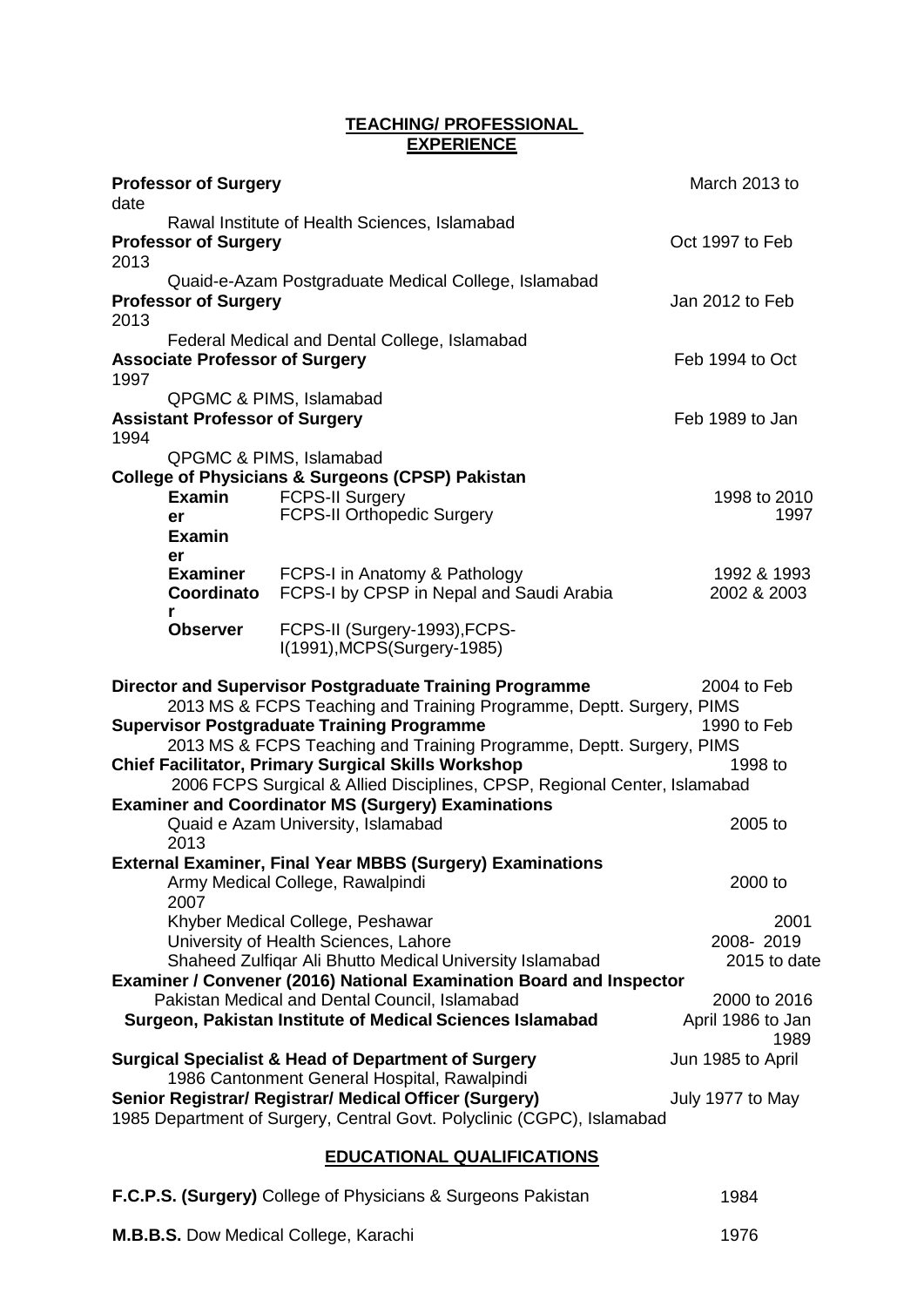| <b>F. Sc.</b> Govt. College Rawalpindi, (Awarded subject Prizes in Physics &<br>Biology) | 1970 |
|------------------------------------------------------------------------------------------|------|
| <b>Matriculation</b> Topped in Islamabad (Awarded Merit Scholarship)                     | 1968 |

# **FELLOWSHIPS / AWARDS**

|                     | <b>FCPS</b> Bangladesh College of Physicians and Surgeons, Dacca                     | 2004 |
|---------------------|--------------------------------------------------------------------------------------|------|
|                     | <b>FRCS</b> Royal College of Physicians & Surgeons, Glasgow                          | 2017 |
| <b>Life</b><br>Time | Achievement Award by Society of Surgeons of Pakistan Rawalpindi<br>Islamabad Chapter | 2016 |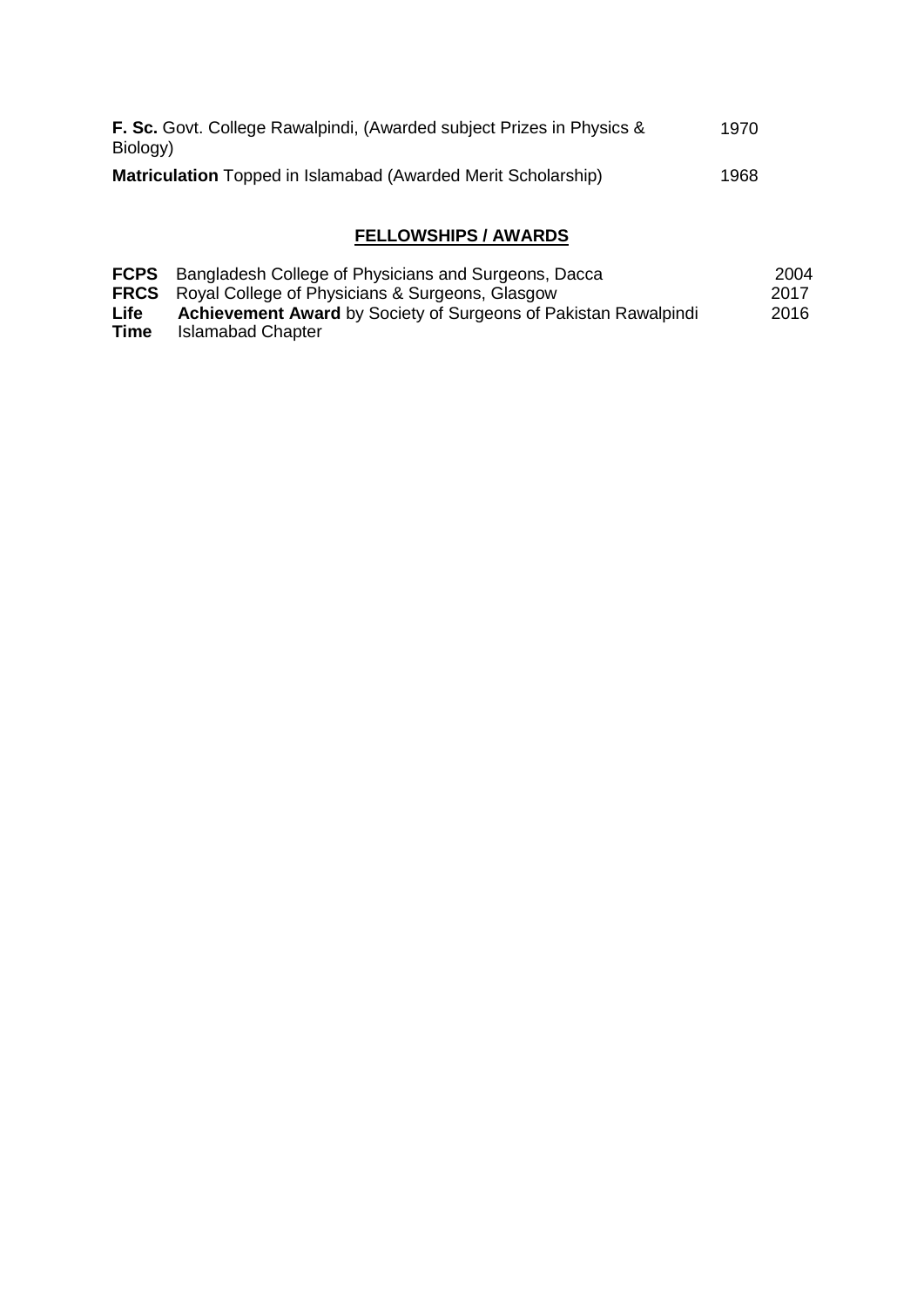## **TRAINING / SPECIAL INTERESTS**

**Training in** Laparoscopic & Colorectal Surgery, Singapore General Hospital, Singapore 2007

**Special Interest Laparoscopic** Surgery, Colorectal Surgery; Hernia, Thyroid, Parotid, General Surgery

## **ACHIEVEMENTS / DISTINCTIONS**

- **Elected twice as "Councilor" College of Physicians and Surgeons Pakistan ( 1999- 2007)**
- **Established Regional Center, College of Physicians and Surgeons, Islamabad (2000-2002)**
- **Designed and got approved from Govt. of Pakistan DDWP Project titled "Enhancement of IT facilities in CPSP" in 2002 for establishing IT Labs in CPSP Karachi and four Regional Centers in Islamabad, Lahore, Peshawar and Quetta (2002-3)**
- **Served as Chief of Surgery PIMS during Massive Earth Quake in Pakistan in October 2005**
- **In charge Casualty during Ojhri Camp Blast, Islamabad April 1988** & handled many moredisasters
- **46 CPSP registered FCPS trainees & 18 MS trainees in QPGMC, PIMS Islamabad** besides hundreds of Postgraduate residents working in same unit and on rotation from allied disciplines.
- Organized Specialties units in Department of Surgery PIMS, Islamabad in 2007-8
- Have chaired Death Review Committee, Purchase Committee, House Officers Induction Committee, Evaluation of Transplantation of Human Organs Committee and Conflict Resolution Committee in PIMS
- Have chaired Finance Committee, Slot Allocation Committee , Vice Chairman Postgraduate Resident Induction Committee and member Examination Committee of QPGMC, PIMS
- Nominated by "**Marquis Who's Who in the World**" Illinois USA in 1989-90.
- Included in "**Biographical Encyclopedia of Pakistan**" 1984-85. Published by Biographical Research Institute of Pakistan.)
- **Assessor** for Dissertations of FCPS till 2007 and Thesis of MS (Surgery) 1990-2013
- **Dissertation on "Biliary Tract Calculi"** in 1981, approved by CPSP.
- **Principal Investigator Research Project** on **"Chlorhexidine vs Povidine iodine in preventing SSI"**

in Pakistan Institute of Medical Sciences Islamabad approved by PMRC 2012-2013

 **Investigator Research Project** on **"Male Infertility"** at Central Government Poly Clinic, Islamabad from 1984 till 1990

#### **LIST OF PUBLICATIONS**

- **1. Shah SA,** Sidra S. Laparoscopic Cholecystectomy- variations in techniques, new concepts and advancements in 30 years. Rawal Med Jour. 2017, 42(4):452-454
- **2.** Iftikhar T, Nadra S, **Shah SA.**. Gossypiboma- An underreported Surgical Mishap. Rawal Med Jour, 2017, 42(4): 598-600
- **3.** Alam M, Ara J, Iftikhar T**, Shah SA.** A comparison of Povidon Iodine and 2% Chlore hexadine Gluconate Scrubs in preventing Post-Operative Wound Infections. Annals of PIMS, 2017, 13(1):23-26
- **4. Shah SA,** Arfa Nawazish, Tahir M**,** Shah SMA**,** Faheem M. Salivary Duct Carcinoma of Parotid Gland: Report of two cases in Females. Jour. Coll. Physicians Surg Pak , 2017, Vol. 27(2):105-107.
- **5.** Soomro IA, **Shah SA,** Khan KH, Khaliq T. Diagnostic accuracy of RIPASA scoring system in acute appendicitis. Jour. of Pak. Med. Ass. 2016, 66 (10): Supplement-2 Page S-19 (Abstract)
- **6.** Shah J, Haq U, Bashir A**, Shah SA.** Awareness of academic use of smartphones and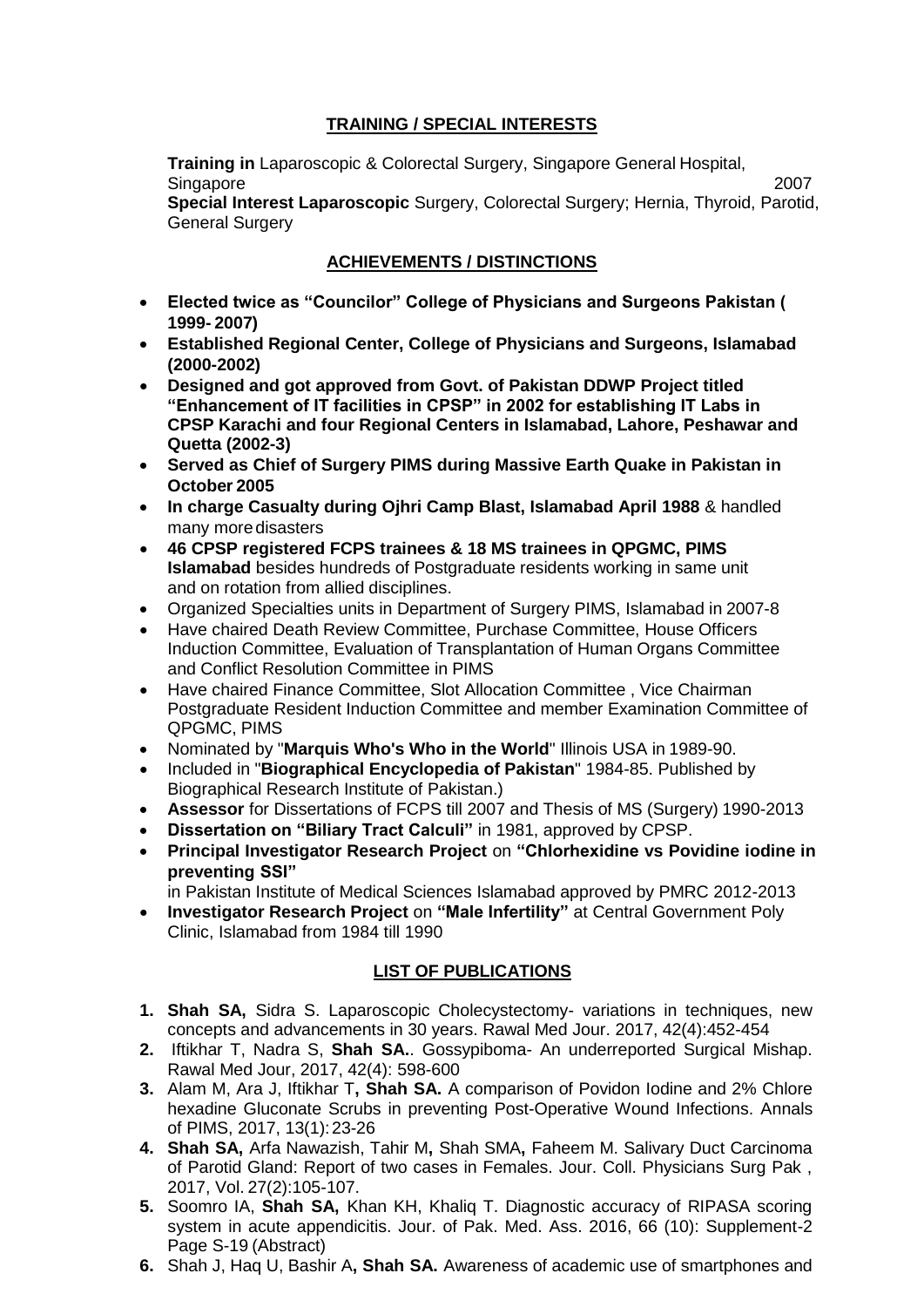medical apps among medical students in a private medical college? Jour. of Pak. Med. Ass. 2016, 66(2):184-186

- **7.** Safia Bibi, **Shah SA**, Qureshi MS, Siddiqi TR, Soomro IA, Ahmed W, Alam SE. Is chlorhexidine- gluconate superior than povidone-iodine in preventing surgical site infections? A Multicenter study. : Jour. of Pak. Med. Ass. 2015, Vol 65 (11):1197- 1201
- **8.** Zubair M, Saaiq M, **Shah SA.** Efficacy and safety of subcutaneous lateral internal sphincterotomy for chronic anal fissure. J Ayub Med Coll. 2014:26(2):141-144
- **9.** Umbreen R, **Shah SA**, Imran Z, Zubair M, Arsalan M. Validity of Early Parathyroid Hormone Assay as a Diagnostic Tool for Sub-Total Thyroidectomy Related Hypocalcaemia, Jour. Coll. Physicians Surg. 2014, Vol. 24(7): 459-462.
- **10. Shah SA**. Soomro I A, Atif Q A, Saaiq M. Choledochal cyst in situs inversus totalis : Hitherto unreported association.. Case Reports in Clinical Pathology; 2014, Vol.  $01(01): 27-30$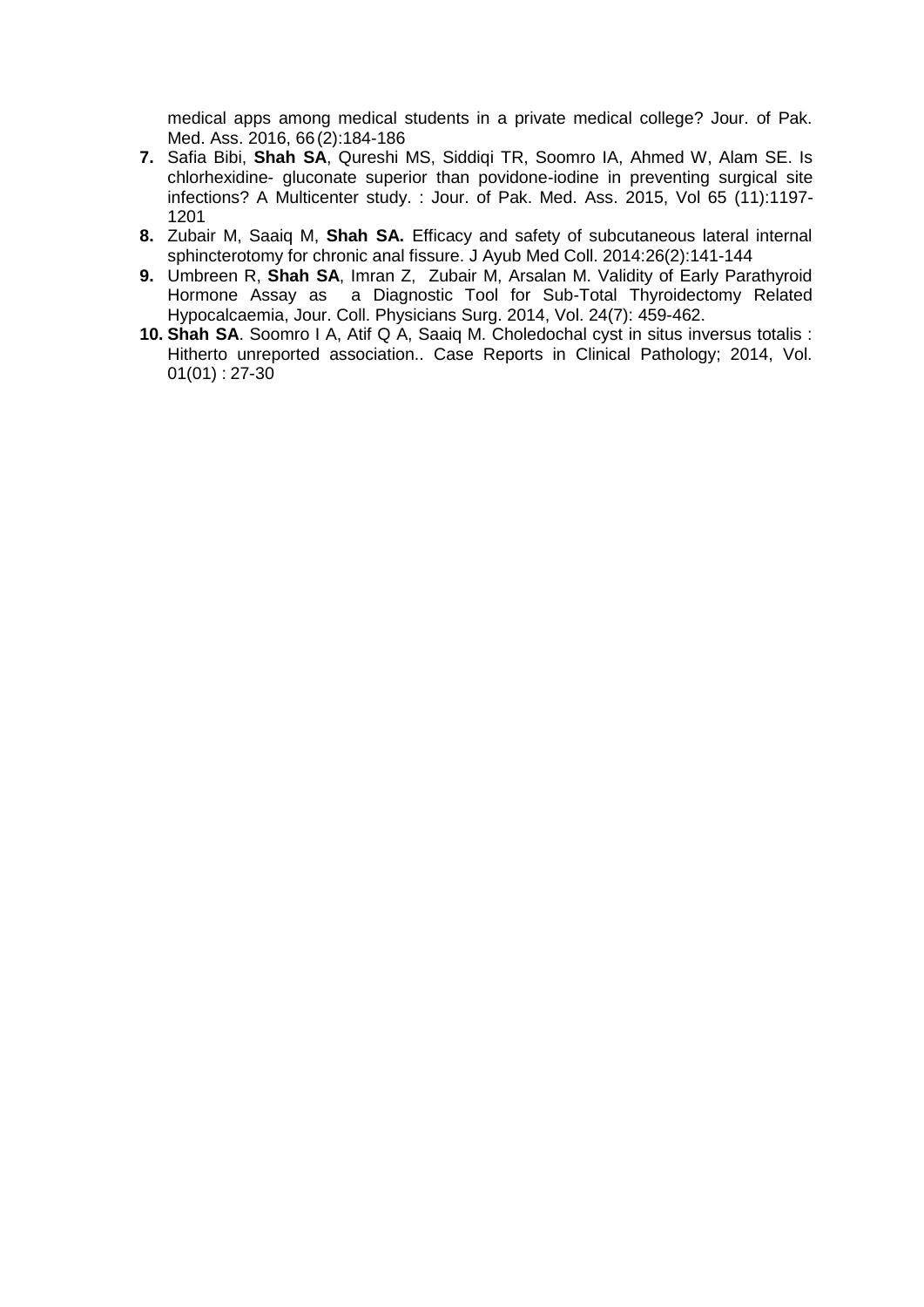- **11.** Saaiq M, Niaz-Ud-Din, Jalil A, Zubair M, **Shah SA**, Diagnostic Accuracy of Leukocytosis in Prediction of Acute Appendicitis: Jour. Coll. Physicians Surg. 2014, Vol. 24(1): 67-69.
- **12. Shah SA**, Umbreen R ,Zubair M, Saaiq M. Surgical Presentation and Outcome of Parotid gland tumours: Jour. Coll. Physicians Surg. 2013, Vol. 23(9): 625-628
- **13.** Saaiq M, **Shah SA,** Zubair. M. Clinical audit of presentation and outcome of benign Thyroid disorders in a tertiary care setting in Pakistan: Jour. of Pak. Med. Ass. 2013, Vol 63 (9):1172-1175
- **14.** Saaiq M, Niazuddin, Zubair M, **Shah SA**. Presentation and outcome of surgically managed liver trauma: experience at a tertiary care teaching hospital: Jour. of Pak. Med. Ass. 2013, Vol 63 (4):436-439
- **15. Shah SA,** Umbreen R, Imran Z, Anna J, Zubair M. Carcinoma Multiplex: Jour. of Coll. of Physicians Surg.2013,Vol 23 (4): 257-260
- **16.** Saaiq M, **Shah SA**, Zubair M. Abdominal Tuberculosis: Epidemiologic profile and management: Experience of 233 cases. Jour. of Pak. Med. Ass. 2012, Vol 62(7): 704-707
- **17. Shah SA**, Abdullah MT, Kakar AH, Zubair M, Giant Pancreatic Pseudocyst: Jour. Coll. Physicians Surg. 2012, Vol. 22(5): 325-327.
- **18.** Haq SM, Niazi S, **Shah SA,** Haq MI**.** Breast Lumps Presenting During Pregnancy: Journal of Rawalpindi Medical College; 2012; 16 (1):42-44.
- **19.** Jalil A, **Shah SA,** Saaiq M, Zubair M, Umbreen R, Yasir H. Alvarado Scoring system in prediction of Acute Appendicitis. Jour. Coll. Physicians Surg. 2011, Vol 21(12): 753-755
- **20. Shah SA**, Sana SA. Multidisciplinary meetings in oncology: the need of the day and the future in Pakistan (Editorial) Jour Surg. Pak.2011 Vol.16(4 ):133-35
- **21.** Manzoor A, **Shah SA**, Niazi S. Aetiologic Spectrum of Bleeding per rectum in surgical outpatient dept. of a tertiary care hospital: A review of 200 patients. Ann. Pak. Inst. Med. Sci. 2011 Vol 7 (4):180-185
- **22.** Zaka RS, Khaliq T, **Shah SA.** A new simple scoring system for the diagnosis of acute appendicitis. J Pak. Med. Student. Vol 1 issue 2 July-Sep 2011. P.32-37. [www.jpmsonline.com](http://www.jpmsonline.com/)
- **23.** Saaiq M, Zubair M, Ikramullah , **Shah SA**. Chest Trauma: Significant source of morbidity and mortality. Ann. Pak. Inst. Med. Sci. 2010.Vol. 6(3):172-77
- **24.** Zakri R H, **Shah SA**, Asghar T, Khaliq T, Impact of Ostomy Surgery on hospitalized patients at a tertiary care hospital in Pakistan. Ann.Pak.Inst.Med.Sci.2010: Vol 6 (1): 36-39
- **25.** Saaiq M, **Shah SA**, Khaliq T, Abdominal Compartment Syndrome among critically ill surgical and traumatized patients: Experience at PIMS Islamabad. J Ayub Med Coll. 2009: 21 (2):151-155.
- **26.** Saaiq M, **Shah SA**. Thoracic Trauma: Presentation and Management Outcome. J Coll Physicians Surg Pak 2008; 18(4): 230-233.
- **27.** Siddiqui ZR, Inam A , Saaiq M, Niazuddin, Zaheer M, Jamal S, Khaliq T, **Shah SA**. Seasonal Variations in the onset of Acute Pancreatitis. Ann.Pak.Inst. Med.Sci 2007; 3(3): 171-174.
- **28.** Siddiqui ZR. Inam A, Saaiq M, Niazuddin, Zaheer M, Jamal S, Khaliq T, **Shah SA**. Presentation and outcome of Acute Pancreatitis at Pakistan Institute of Medical Sciences Islamabad. Ann. Pak. Inst .Med. Sci. 2007; 3(2): 67-70.
- **29. Shah SA.** The growing menace of noise pollution- time for critical appraisal of the issue. J Coll Physicians Surg Pak 2006; 16: 315-316
- **30.** Ismail, Kham M, **Shah S A,** Ali N. Pattren of dynamic intestinal obstruction in adults, J Postgrad. Med Inst June 2005;19(2):157-61
- **31.** Rashid R, Haq S. M, Khan K, Jamal S, Khaliq T, **Shah SA**. Benign Breast Disorders, A Clinicopathological Study.Ann.Pak.Inst.Med.Sci.2005; 1(4):187-190
- **32.** Khan K, Rashid R, Khaliq T, Haq S, **Shah SA**. Frequency of Carcinoma in Thyroidectomies for Non- toxic Multinodular Goitre. Ann.Pak.Inst.Med.Sci.2005; 1(4):206-210
- **33. Shah SA,** Saaiq M, Waqar S. H, Rashid R, Jamal S. Mesenteric Lipoma Leading to small Gut Strangulation and short Gut Syndrome.J Coll Physicians Surg Pak 2005;15(6):371-372.
- **34.** Haider MHR, Khaliq T, Ahmad N, **Shah SA**, Rashid R, Fatima S, et al. Sentinal node localization in breast carcinoma. J Coll Physicians Surg Pak 2005; 15(4):215-217.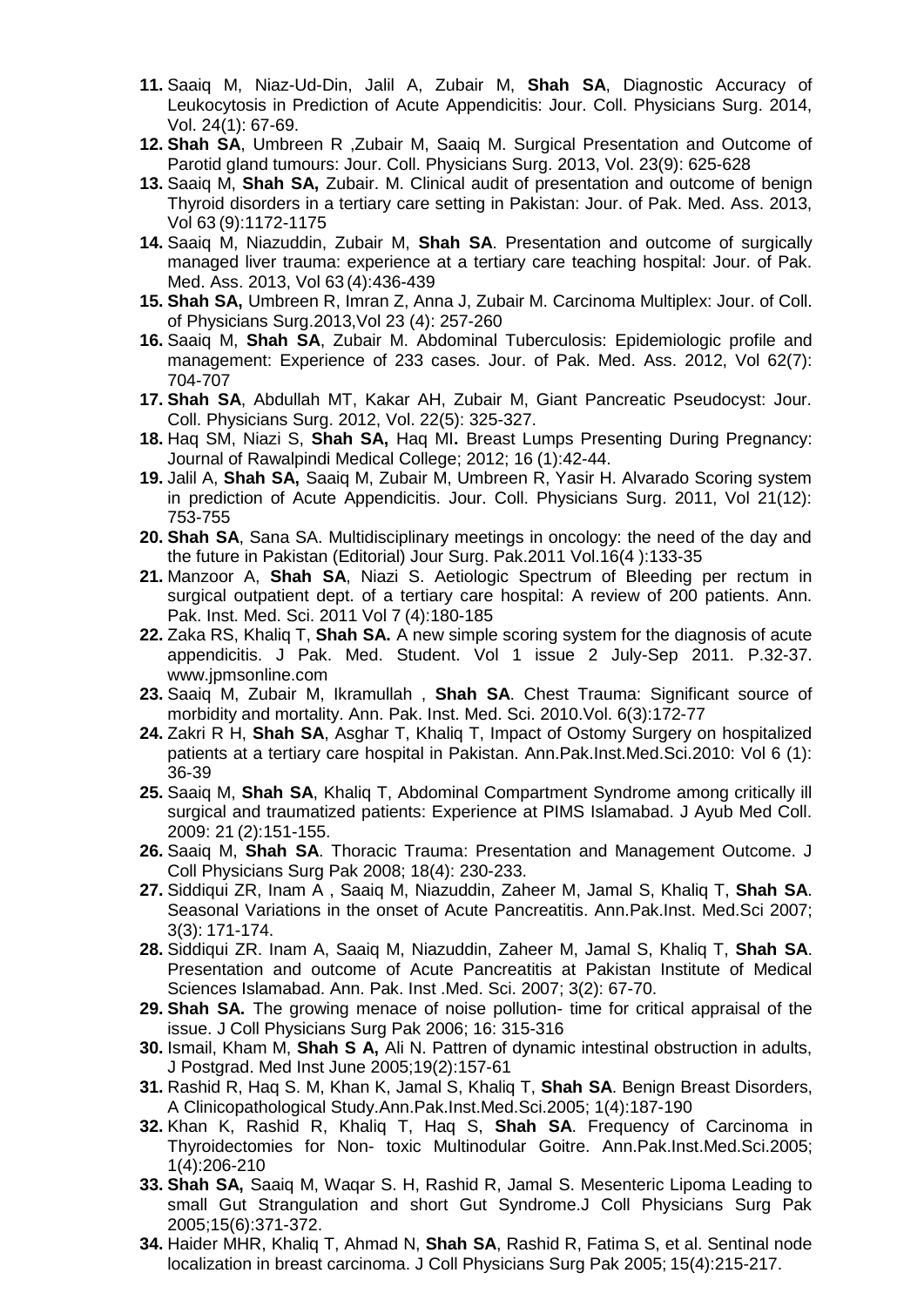- **35.** Khaliq T, **Shah SA**, Mehboob A. Outcome of Rubber Band Ligation of hemorrhoids using suction ligator. J Ayub Med Coll 2004; 16(4):34-37.
- **36. Shah SA**. Management of risks to surgical patients (Editorial). J Surg PIMS 2004;27(1):1-2.
- **37. Shah SA**. Evolution of Biomedical Research Publication and Indexation in Pakistan. J Coll Physicians Surg Pak 2004; 14(1):3-5
- **38.** Khaliq T, Khawar A, **Shah SA**, Mehboob A. Farooqui A. Unilateral exploration for primary hyperparathyroidism. J Coll Physicians Surg Pak 2003; 13(10): 588-591.
- **39. Shah SA**. Role of Community in Improving Hospital Facilities. J Surg PIMS 2002; 25(2): 61-2.
- **40. Shah SA**, Zahid MA, Khan SA, Shah SL, Dar GM, Akhtar SS. Primary Retroperitoneal Liposarcoma. J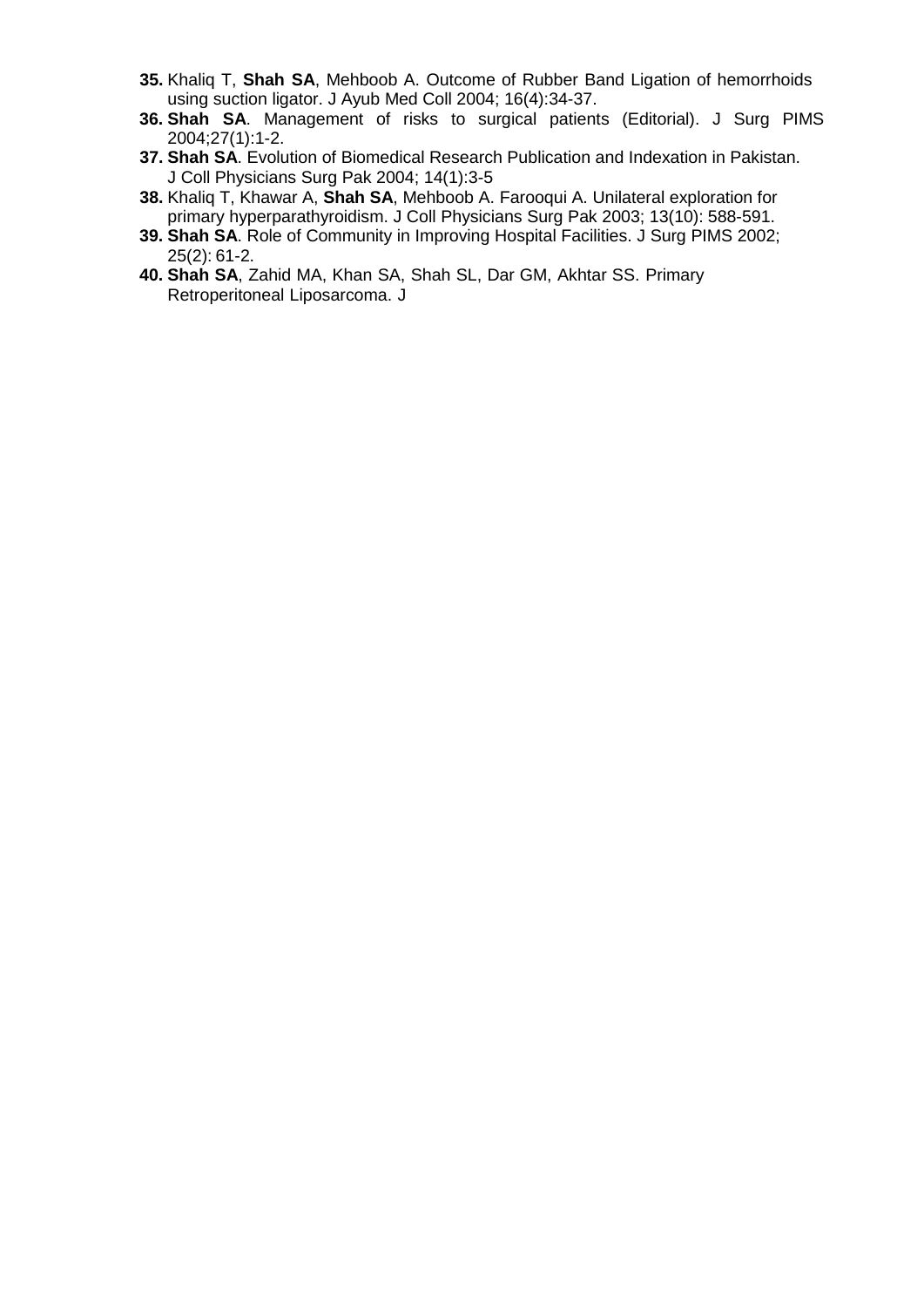Coll Physicians Surg Pak 2001; 11(11): 719-720.

- **41. Shah SA**. Information Technology and Medical Education. J Surg PIMS 2000; 19 & 20:1.
- **42. Shah SA**.Recent Trends in Postgraduate Medical Training. J Surg PIMS 2000; 17 & 18:1.
- **43.** Malik ZI, **Shah SA**, Malik A.Giant Hemangiopericytoma. J Surg PIMS 1998; 15 & 16(1): 22-3.
- **44. Shah SA**, Malik A, Baig IU. Hepatic Tuberculosis- an atypical presentation. JPIMS 1994; 5(1 & 2): 293- 295.
- **45. Shah SA**, Javaid A, Malik A, Baig IU. Cystosarcoma Phyllodes. J Surg PIMS 1993; 6 & 7(1): 38-40.
- **46. Shah SA**. Parotid Tumours, PIMS Experience. J Surg PIMS 1991; 2(1):42-45.
- **47. Shah SA**, Khaliq T, Rehman NU, Pasha T. Surgery of the Amoebic liver Abscess. J Surg PIMS 1991; 2(1): 22-5.
- **48. Shah SA**, Khaliq T,Ahmad N, Mahmood A, Rashid R. Surgical management of nodular goiter: a review of 210 cases. J Surg. PIMS 1990; 1(1): 21-24
- **49. Shah SA**, Shami IH, Bhatti MA. Gall Stone Disease in Pakistan. J Surg. PIMS 1990; 1(1):30-33.

#### **ASSOCIATION WITH SCIENTIFIC JOURNALS**

- **1.** Reviewer **"BMJ case reports"** UK ( since Oct. 2014 todate)
- **2.** International Editorial Review Board **"Case Reports in Clinical Pathology"**, crcp.sciedupress.com USA (2014)
- **3.** Member, Editorial Board **"Journal of College of Physicians and Surgeons Pakistan"**, Indexed in Index Medicus/MEDLINE and EMBASE/ Excerpta Medica (1999-2006)
- **4.** Member, Editorial Board **"Journal of Surgery"** PIMS Islamabad (recognized by PMDC and included in Regional Index Medicus). (1990-2003)
- **5.** Member Editorial Board **"Pakistan Journal of Surgery"** published by Society of Surgeons of Pakistan (recognized by PMDC & included in Regional Index Medicus).
- **6.** Member, Editorial Board **"Journal of Surgery"** Pakistan from Jan. 2004 to date. (Official Journal of International College of Surgeons and SAARC Association of Surgeons Pakistan Chapter. Approved by the PMDC and Index Medicus for the Eastern Mediterranean Region)
- **7.** Member Editorial Board **"Annals of Pakistan Institute of Medical Sciences"** (2004 to date)
- **8.** Member National Advisory Board **"Foundation University Medical Journal"** (2014 to date)
- **9.** Reviewer of articles in JCPSP, Journal of Surgery PIMS, Annals of PIMS, JPRM and JDUHS

## **LIST OF WORKSHOPS ATTENDED**

- **1. "Educational Planning"** by College of Physicians & Surgeons Pakistan, in Sept. 1991.
- **2. "Evaluation with special emphasis on MCQ"** by CPSP in April 1992.
- **3.** "**National Training Workshop"** for the Survey into the types and causes of Accidents, 17-19 November 1992, PIMS Islamabad.
- **4.** National Workshop on "**Accident Prevention**" 1989 PIMS.
- **5.** Workshop on "**Emergency Preparedness**" 18-20 May 1991, PIMS.
- **6.** "**Computer for Doctors**" Training Programme by Petroman, Islamabad June 1992.
- **7.** WHO Workshop on "**Evaluation of Training Programmes for Health Personnel**" from 11-14 April, 1994 at College of Physicians & Surgeons Pakistan, Karachi in collaboration with University of Illinois, Chicago, USA.
- **8.** WHO Workshop on "**Problem Based Learning & Standardized Patients "** from 16- 21 April, 1994 at College of Physicians & Surgeons Pakistan, in collaboration with University of Illinois, Chicago, USA.
- **9.** WHO Workshop on **"Research Methodology & Medical Writing"** at CPSP, Jun 1995.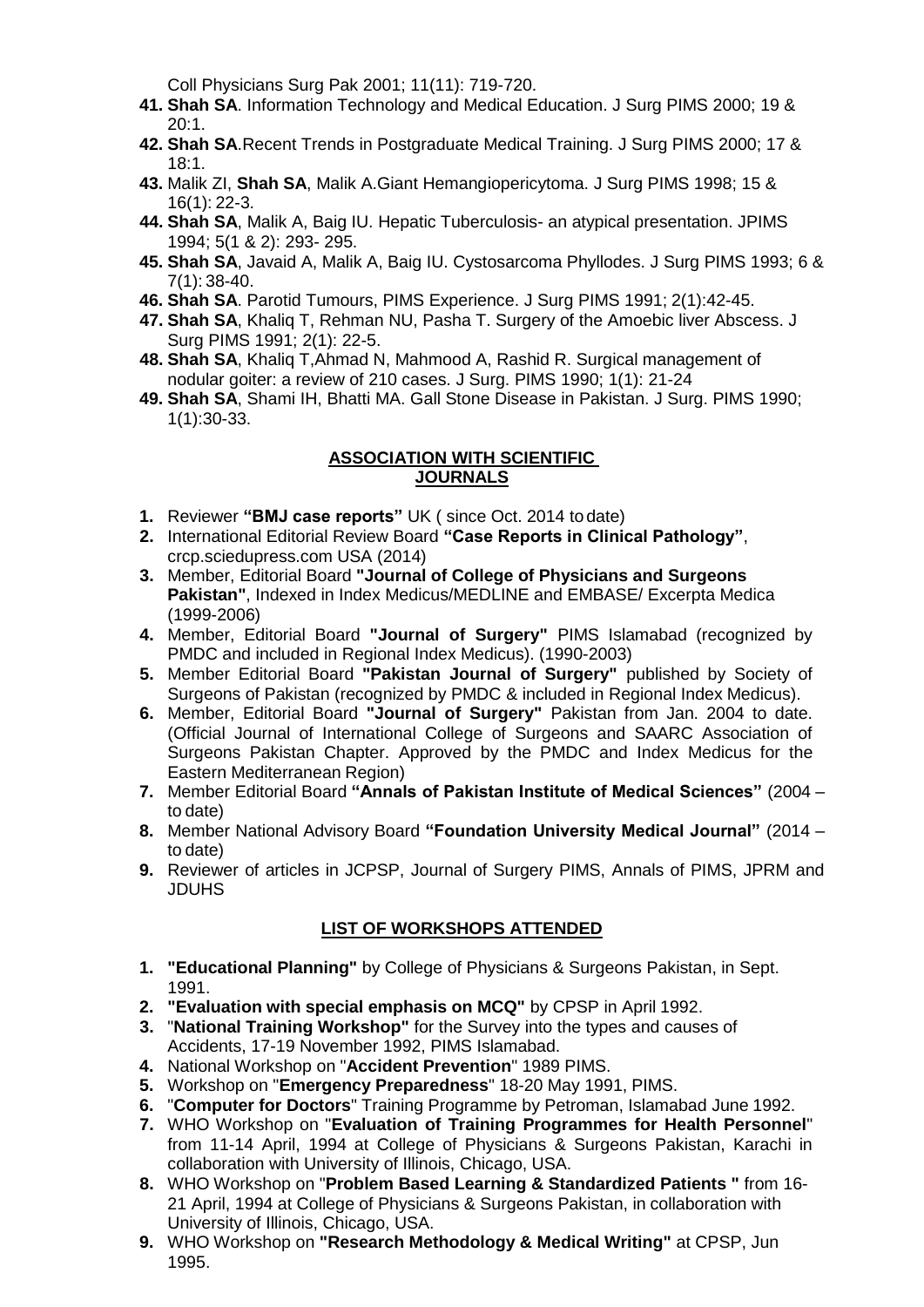- **10.** National Conference on **Medical Education**, Dec 1995 by Ministry of Health &, WHO.
- **11.** Workshop on "**Epidemiology and Biostatistics"** 1996, QPGMC, PIMS.
- **12.** WHO & CPSP Workshop on "**Supervising training Programme in Surgery**" PIMS, 1997.
- **13.** Workshop on "**Objective structured clinical examination (OSCE)**" at Peshawar Feb-1998.
- **14.** Workshop on "**Teaching Skills"** at Army Medical College Rawalpindi June 1998.
- **15.** Workshop on "**Administrative & Managerial Skills"** by CPSP at MCH, PIMS, Islamabad Dec 1999.
- **16.** Workshop on "**Laparoscopic Surgery"** at Agha khan University Hosp. Karachi Jan 2000.
- **17.** Workshop on "**Communication Skills"** by CPSP at MCH, PIMS, Islamabad February 2000.
- **18.** Workshop on "**Demonstration of Appraisal for consultants under the auspices of joint Congress**

**2000"** at CPSP, Karachi March 2000.

**19.** Workshop on **"Developing MCQ's One Best Type"** at MCH, PIMS, Islamabad 29-30 September2000.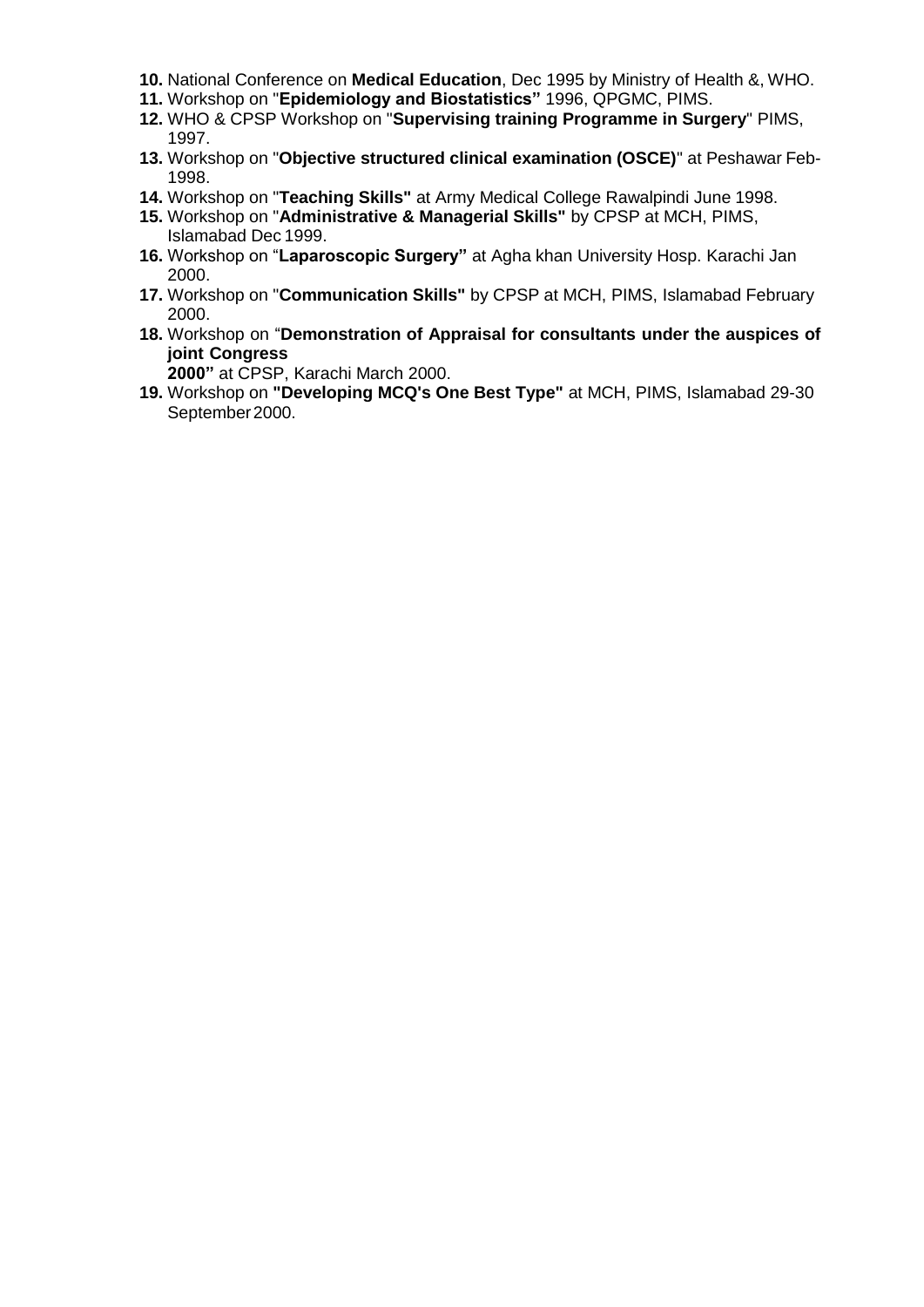- **20.** Workshop on "**Objective structured clinical examination (OSCE)**" at PIMS Islamabad Nov 2000.
- **21.** Workshop on **"Developing Task Oriented Assessment of Clinical Skills (TOACS)**  Units" at KRL General Hospital, Islamabad on 5<sup>th</sup> November 2001.
- **22.** International Workshop on "**Health Technology Assessment"** by Ministry of Health and WHO at Bhurban on 12<sup>th</sup> to 14<sup>th</sup> February 2004.
- 23. Workshop on "Improving Medical Education" at CPSP Karachi on 9th March 2004.
- 24. Workshop on "Assessing Dissertation" by CPSP at Islamabad on 9<sup>th</sup> to 10<sup>th</sup> June 2005.
- **25.** "**National Training Workshop for Establishing Institutional Ethical Review Committees in**
	- **Pakistan"** by WHO & PMRC at Islamabad on 28<sup>th</sup> to 30<sup>th</sup> Sept, 2005.
- **26.** "**Laparoscopic Colorectal Surgery Workshop**" at Singapore General Hospital, Singapore, on 19-11- 2007.
- **27.** "**Endoscopic & Laparoscopic Colorectal Surgery Simulation Workshop**" at Singapore General
	- Hospital on 20-11-2007.

2016

- **28.** "**Stapled Haemorrhoidectomy Workshop**" at Singapore General Hospital on 23-11- 2007.
- **29.** "**Endoanal & Endorectal Ultrasound Workshop**" at Singapore General Hospital on 23-11-2007.
- 30. "Laparoscopic Hernia Live Surgery & Symposium" 5<sup>th</sup> International Congress of Asia Pacific Hernia Society (APHS) 2009, Bali Indonesia 15 –17, Oct. 2009.
- **31. "Advanced Laparoscopic Surgery Workshop"** at Shaukat Khanum Memorial Cancer hospital and Research Centre Lahore, Jan 2010.
- **32. "Advanced Hernia Workshop"** Conducted by Mr. Tim Tollen, Laparoscopic Hernia Surgeon, Belgium at Karachi on 6<sup>th</sup> & 7<sup>th</sup> February 2012
- **33. "Teaching and Assessment of Communication Skills" Workshop** Conducted by Prof. Dr. Ara Tekian, Prof. of Medical Education, UIC USA at Isra University Islamabad Campus, December 02, 2013
- **34. "Construction of MCQs : blueprinting, item flaws and analysis" Workshop**  Conducted by Prof. Dr. Ara Tekian, Prof. of Medical Education, UIC USA at Isra University Islamabad Campus, Dec 02,2013
- **35. "Standard Setting for MCQs and OSCE" Workshop ,**Conducted by Prof. Dr. Ara Tekian, Prof. of Medical Education, UIC USA at Isra University Islamabad Campus, December 03, 2013
- **36. "The Learner in Difficulty" Workshop ,**Conducted by Prof. Dr. Ara Tekian, Prof. of Medical Education, University of Illinois Chicago, USA at Isra University Islamabad Campus, December 05, 2014
- **37. "Using Direct Observation for Teaching and Assessment" Workshop** conducted by Prof. Dr. Ara Tekian, Prof. of Medical Education, UIC USA at Isra University Islamabad Campus, December 06, 2014
- **38. "Clinical Teaching: One-minute Preceptor and SNAPPS Oral Presentation" Workshop** conducted by Prof. Dr. Ara Tekian, Prof. of Medical Education, University of Illinois Chicago, USA at Al-Nafees Medical College & Hospital, Isra University Islamabad Campus, December 07, 2014
- **39. "MCQs/SEQs Development and Paper Setting "**at Bahria University Islamabad 20- 21 January 2015.
- **40. "Teacher Assessment: Methods for educational workplace" Workshop**  conducted by John Norcini President FAIMER USA at Army Medical College Rawalpindi on March 06, 2015
- **41. "Designing research for education" Workshop** conducted by Prof Janet Grant Open University IET, Senior Advisor WFME UK at Foundation University Medical College Islamabad on March 06, 2015
- **42. "Quality Assurance in Assessment of Competence" Workshop** conducted by Dr Naila Kamal Siddiqui NW Healthcare Trust London at Shifa College of Medicine STMU Islamabad on Feb 23, 2016
- **43.** Workshop on **"Behavioral Sciences Integration & Assessment in Under-Graduate Medical Education Program"** at Rawal Institute of Health Sciences Islamabad, November 15